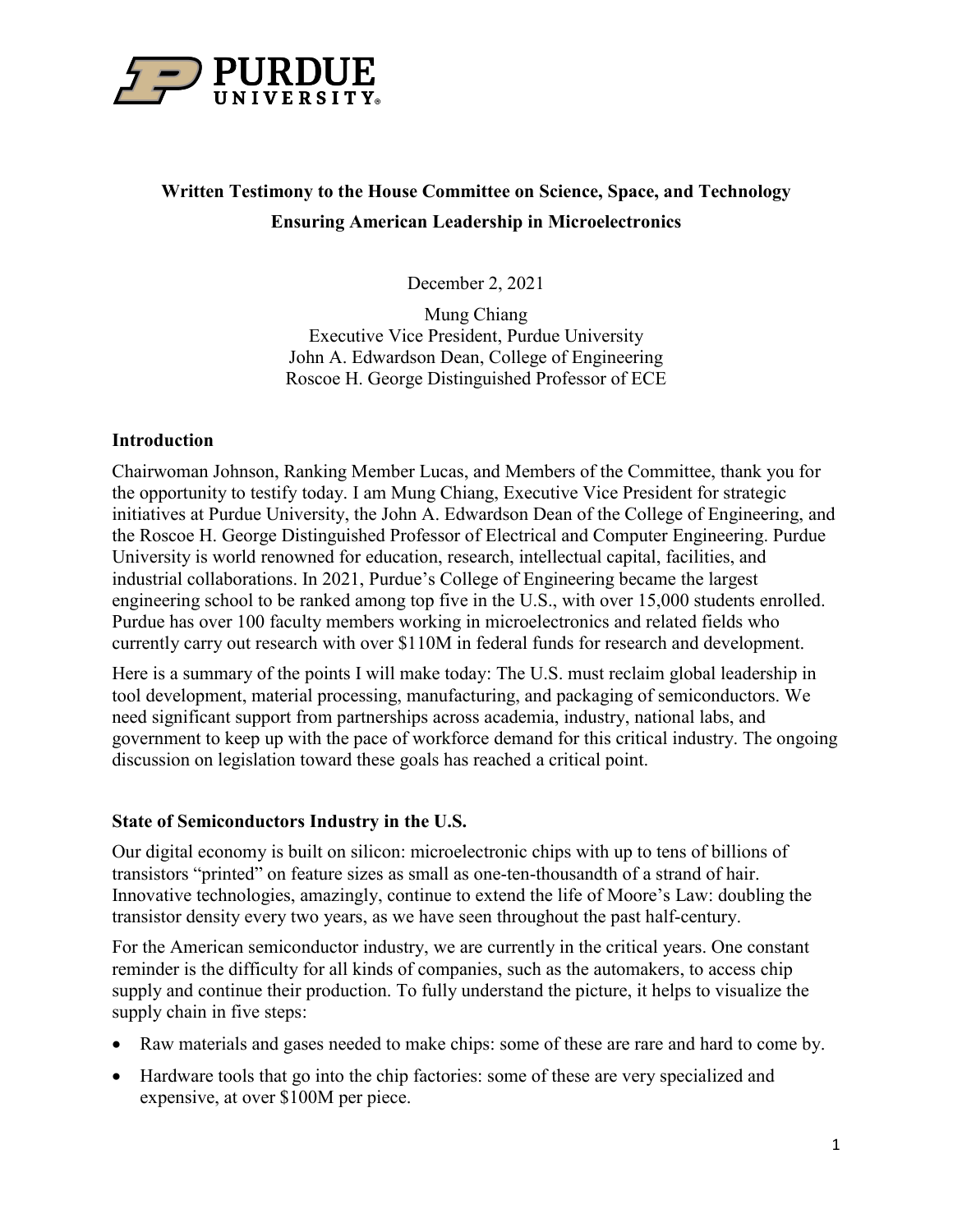

- Design of chips, as well as the software tools used in such design: many semiconductor companies have become "fabless," as they do not fabricate, or manufacture, the chips they design.
- Manufacturing: taking all of the above into a factory, the physical making of chips goes through many processes. Some factories focus on logic chips while others on memory chips.
- Assembly, Test, and Packaging: Once chips are made, they need to be packaged and integrated into the microelectronic products and eventually find their way into phones, cars, fighter jets, and more.

There remains substantial American industry leadership in certain hardware and all software tools, and in many sectors of fabless chip design. However, there is significant dependence on foreign countries for raw materials and gases.

Much of the discussion these days zooms in on the manufacturing step, and to some degree, advanced packaging. There are two very different types of business models for manufacturing:

- Make the chips designed by the same company.
- Make chips designed by other companies: the "foundry" model.

With increasing specialization in the semiconductors industry over the past three decades, many companies have chosen to rely on a foundry model. This enhances the benefits of scale and sharpens the ability to deliver cutting edge technologies, developing the service mindset and trust with foundry customers.

Along the entire semiconductor supply chain, the U.S. is now facing a pivotal moment on 3 P's: protect, promote, and partner. Protect through export control, promote through investment, and partner through on-shoring like-minded nations' technologies to America. An impactful example is the investment by Taiwan Semiconductor Manufacturing Company (TSMC) in Arizona. Since TSMC's announcement in May 2020, it has snowballed in scale and triggered an avalanche of strategic moves across the industry and governments.

Demand for chips is exploding, and chip shortages are in the news and are pinching the supply chain of other sectors of the economy. Any nation that aims to control its destiny must lead in semiconductor manufacturing, but today, the U.S. share of global semiconductor fabrication is [only 12%, down from 37% in 1990,](https://www.semiconductors.org/turning-the-tide-for-semiconductor-manufacturing-in-the-u-s/) according to the Semiconductor Industry Association, despite the fact that the U.S. is the largest end-user of semiconductors, accounting for 47% of the global market.

Today, leading edge chip fabs cost more than \$10B each, and designing leading edge chips can cost \$500M each and require design teams with hundreds of engineers. Leading edge chips make possible the cloud computing and increasingly powerful artificial intelligence (AI) that we access through edge devices such as our smartphones. Applications like these have voracious appetites for computing, data, and communications. To realize the promise of these technologies, the performance of electronic systems must continue to improve at the pace it has for the past 60 years, during which the performance of chips was increased by making transistors smaller and smaller and placing more and more of them on a chip. New ways to increase performance at the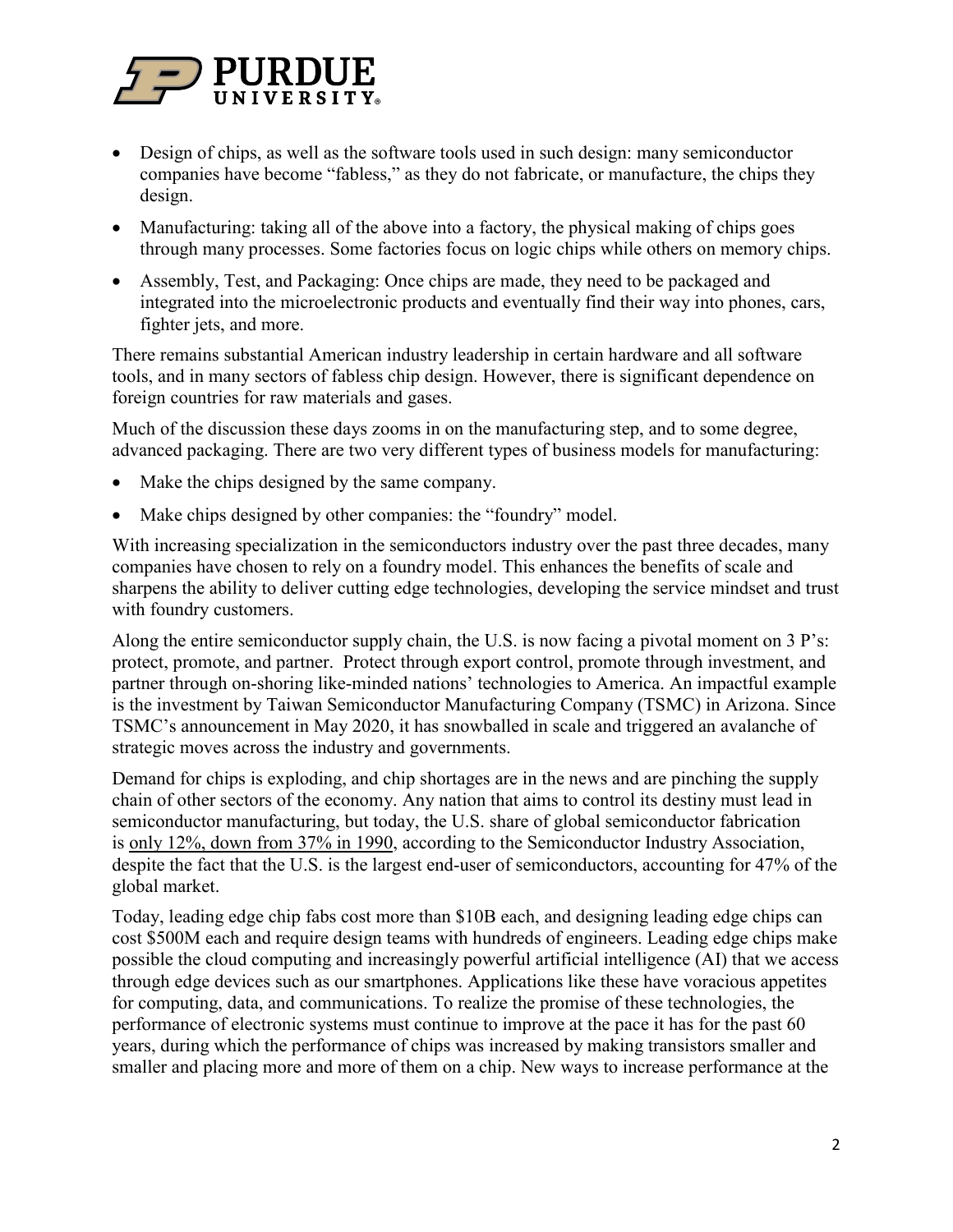

leading edge must be found because the limits of making transistors smaller have almost been reached.

The semiconductor industry faces another challenge – one that arises from its success. Chips are becoming the critical, differentiating factor in more and more products, which is creating an urgent need for affordable, custom, product-specific electronics. Electronics used in national defense is one critical example, but an increasing number of commercial companies are also seeing the need for custom electronics that differentiates them from their competitors.

The vast majority of applications do not require custom electronics. In fact, the chip shortages that we hear about today are not at the leading edge, but rather, at so-called, "legacy technology nodes." Chips are more and more pervasive and are in more and more products, but few companies have the expertise or the ability to afford the custom, product-specific designs that are needed. To fully realize the opportunities we have, new ways to advance performance at the leading edge must be found, but the times also call for the democratization and differentiation of electronics, which will require a fundamental rethinking how electronic systems are designed, packaged, and qualified. We need to unleash U.S. creativity and innovation to make the second half of the "silicon century" even more exciting and impactful than the first half.

Universities have three unique roles to play:

- One is to help create synergy with companies large and small to bridge fundamental research advances with commercially deployable technologies. Innovation ecosystem works best when we create synergy across major companies in manufacturing and in design, small to medium disrupters with their venture capital investors, and researchers and teachers at universities.
- A second role is educating and retraining larger numbers of engineers, technicians, and operators. Ideally, universities can create jobs and knowledge together, and generate both new positions and the talent needed to fill the positions.
- Universities, especially land grand institutions such as Purdue, have an obligation to serve as an economic driver for the state and there is no greater opportunity today than in microelectronics. Purdue is proud to be a partner with the State of Indiana developing strategies and providing a talent pool to fill the jobs of the future.

### **Workforce for Semiconductors Industry**

For the future of chips, the ultimate supply chain is that of human talent.

In just the next five years, at least 42,000 semiconductor engineers need to be trained and ready nationwide. And the number will continue to climb well into the next decade. The first critical factor in re-shoring and re-energizing the U.S. microelectronics industry is to attract the most talented and energetic young people to careers in semiconductors. Today, there are not enough science, technology, engineering, and math (STEM) students in the U.S. The demand for engineers in fields such as artificial intelligence is exploding, and smaller numbers of students are choosing to pursue careers in microelectronics, further leading to a growing gap between the supply and demand for microelectronics engineers. This gap exists across the spectrum from skilled technicians and operators with associate and bachelor degrees to those with advanced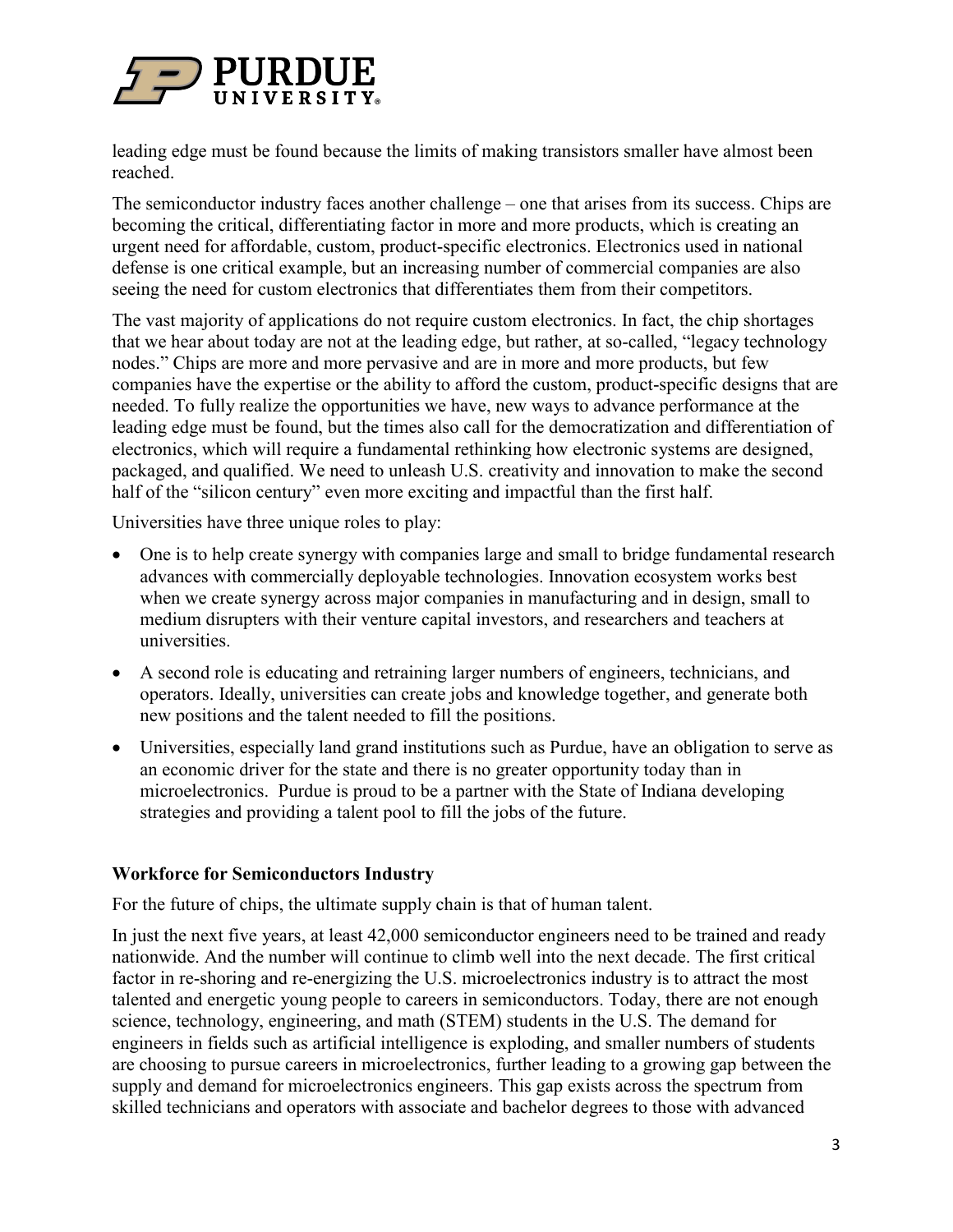

degrees such as Master's and Ph.D.'s. This gap is especially acute in the defense sector where more U.S. citizens are needed.

Growing U.S. microelectronics manufacturing from its current level (12% of global revenue) and maintaining our strong position in design and software tools (80% of global revenue) will require a much larger workforce. This is a grand challenge that universities, companies, and government must address together in a coordinated way.

Students today are aware of the excitement and opportunities in fields such as machine learning, data science, autonomous systems (which are critically dependent on rapidly advancing electronics), but they tend to view microelectronics as an old, mature, and not very exciting field. We must find ways to make students aware of the opportunities for careers in microelectronics, the need for creative new solutions, and the impact they can have on society. They should understand that they are not entering the tail end of a maturing industry, but the beginning of a new era in electronics. Some specific steps that should be taken now are:

- Revise, re-invigorate, and expand microelectronics curricula for a new era by offering new certificates, minors, and degrees dedicated to semiconductors, both to students and to practicing engineers who need to be constantly upskilled.
- Expand partnerships with community colleges and universities to increase the supply of skilled technicians, augment internships with national labs, and increase funding for these programs from agencies such as NSF, DOD, DOE, and DOL.
- Universities should work with industry to define the types of hands-on training that is necessary for the different types of careers in microelectronics. A plan for online and "virtual hands-on" education should be developed so that students at any university or community college in the U.S. can prepare for careers in semiconductors.
- A strategy for stronger industry engagement in workforce development should be developed. For example, students studying microelectronics should be able to find internship opportunities as easily as students studying computer science. More courses should be taught with, or taught by practicing microelectronics engineers.

# **Purdue Is Leading the Way: New Degrees and Online Courses, Defense Workforce Preparation, Hands-on Training, and Nation-wide Partnerships**

Aspiring to be the pinnacle of excellence at scale, Purdue confers over 3,000 BS, MS, and PhD engineering degrees every year, while the undergraduate program ranks among the top 10, the graduate program among the top 4, and the online graduate program top 3 in the U.S.

Purdue University's Elmore Family School of Electrical and Computer Engineering announced two months ago that it is introducing America's **first suite of degrees and credentials dedicated to semiconductors**. This includes a new Master's degree in semiconductors and microelectronics (to be offered both residential and online), an undergraduate minor degree, and several online certificates. Students will learn both the manufacturing and design of chips, as well as the entire supply chain: the chemical engineering of gas reaction, the mechanical engineering of tool development and packaging, the material engineering of new manufacturing materials, and the industrial engineering of supply chain and logistics optimization. Courses will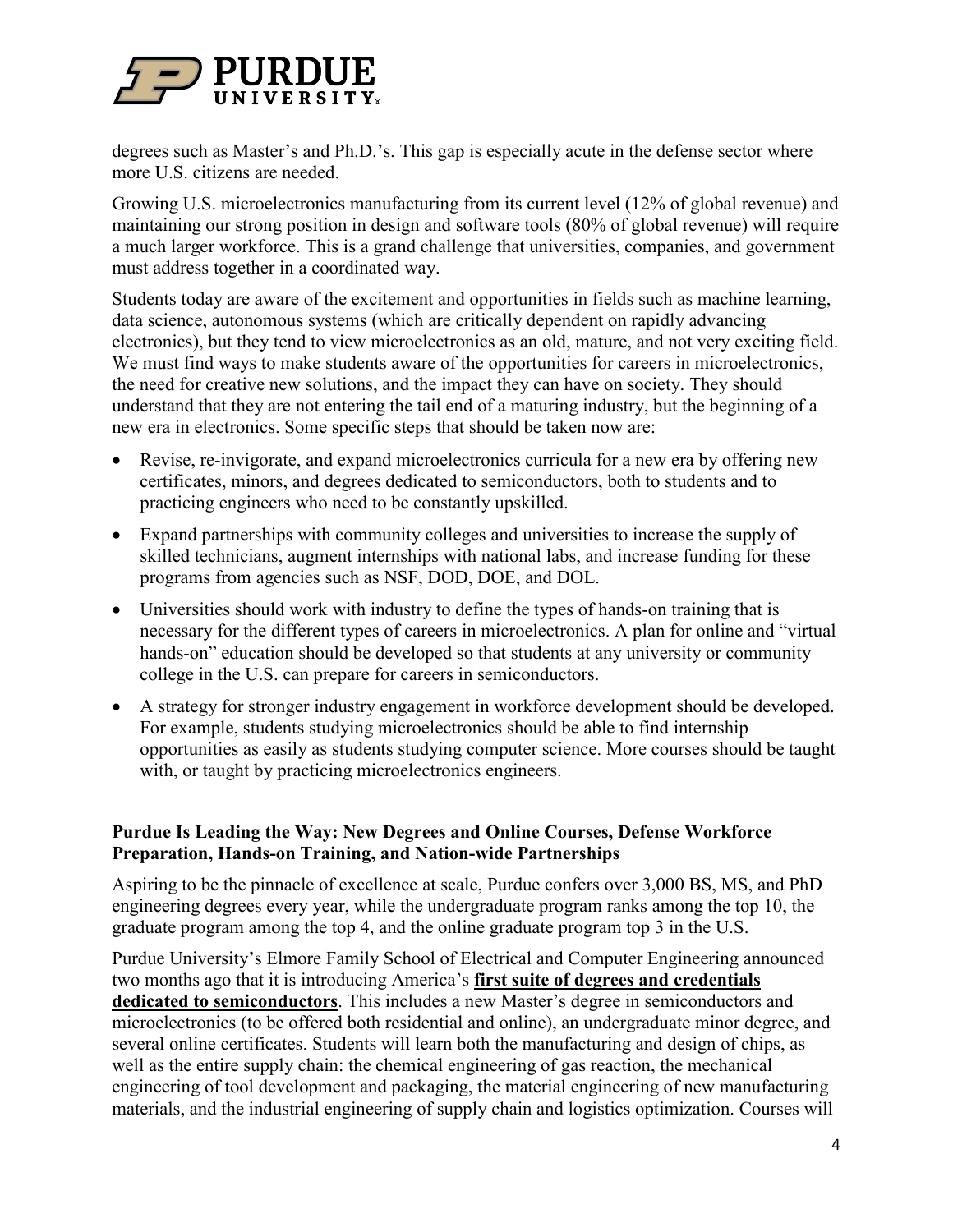

be supplemented with hands-on learning in one of the largest clean rooms in academia, and virtual simulation projects. The first students will be able to enroll starting next spring semester in some of these offerings.

Purdue is also a leader in **online education**. An example is the nanoHUB, the premier open and free platform for computational research, education, and collaboration in nanotechnology and related fields. Through the nanoHUB site, Purdue offers a rapidly growing collection of courses and simulation tools that run in the cloud. This platform will be expanded to scale up relevant courses for microelectronics and make them available to academic and industrial partners.

Purdue leads **SCALE, a 12-university consortium** that received a five-year, competitive award from the Department of Defense through Indiana's NSWC Crane, to educate the next generation of BS, MS, and PhD graduates, especially for defense applications. This microelectronics workforce development initiative blends classroom instruction with hands-on training and introduces students to concepts of secure and trusted microelectronics. A significant research investment through SCALE will not only add to the knowledge base but provide enhanced training for the students and add value for their future employers.

Purdue is home to the **Birck Nanotechnology Center (BNC**), an interdisciplinary research infrastructure for 160 affiliated faculty members and their research groups from 36 academic units at Purdue. The 187,000 sf facility includes a 25,000 sq. ft. ISO Class 3-4-5-6 (Class 1-10- 100-1000) nanofabrication cleanroom - the Scifres Nanofabrication Laboratory. This is the largest clean room of this quality in a U.S. university. This is the place where quality hands-on training occurs for hundreds of students, a much-needed feature for microelectronics workers. Despite how critical this facility is for training, the upgrading and maintenance is a challenge, equipment is expensive and quickly becomes obsolete. It is imperative to receive more support to maintain competitivity and train the next generation workforce on current, relevant technologies, rather than equipment dated decades ago.

Purdue is also creating **workforce development programs with Ivy Tech**, a state-wide community college with over 70,000 students, to train technicians and production workers needed in semiconductor foundries, and to create a significant pipeline of students from community colleges to a university degree.

No single university can do everything in semiconductor workforce development. Purdue understands that solutions to workforce problems have to be developed in partnership across sectors to deliver excellence at scale. In a **workshop** organized by Purdue on November 12, 2021, representatives from industry were joined by representatives from the U.S. Departments of Commerce and Defense, the National Science Foundation, national labs, and academia, to discuss scaling-up educational programs; online and hands-on training; knowledge and skills for technicians, BS, MS, and PhD graduates; special programs for trusted and assured electronics; and funding opportunities for comprehensive workforce development programs. This is just the first event in a series that will bring together the right stakeholders to solve the semiconductors workforce development issues and ensure the U.S. is the rightful leader in the field.

Purdue is also part of the **American Semiconductor Academy (ASA),** a partnership of 50 American universities and community colleges. The ASA initiative aims to secure America's global leadership in semiconductor manufacturing by encouraging universities to collaborate with each other through a distributed network across the country with diverse sources of talent,